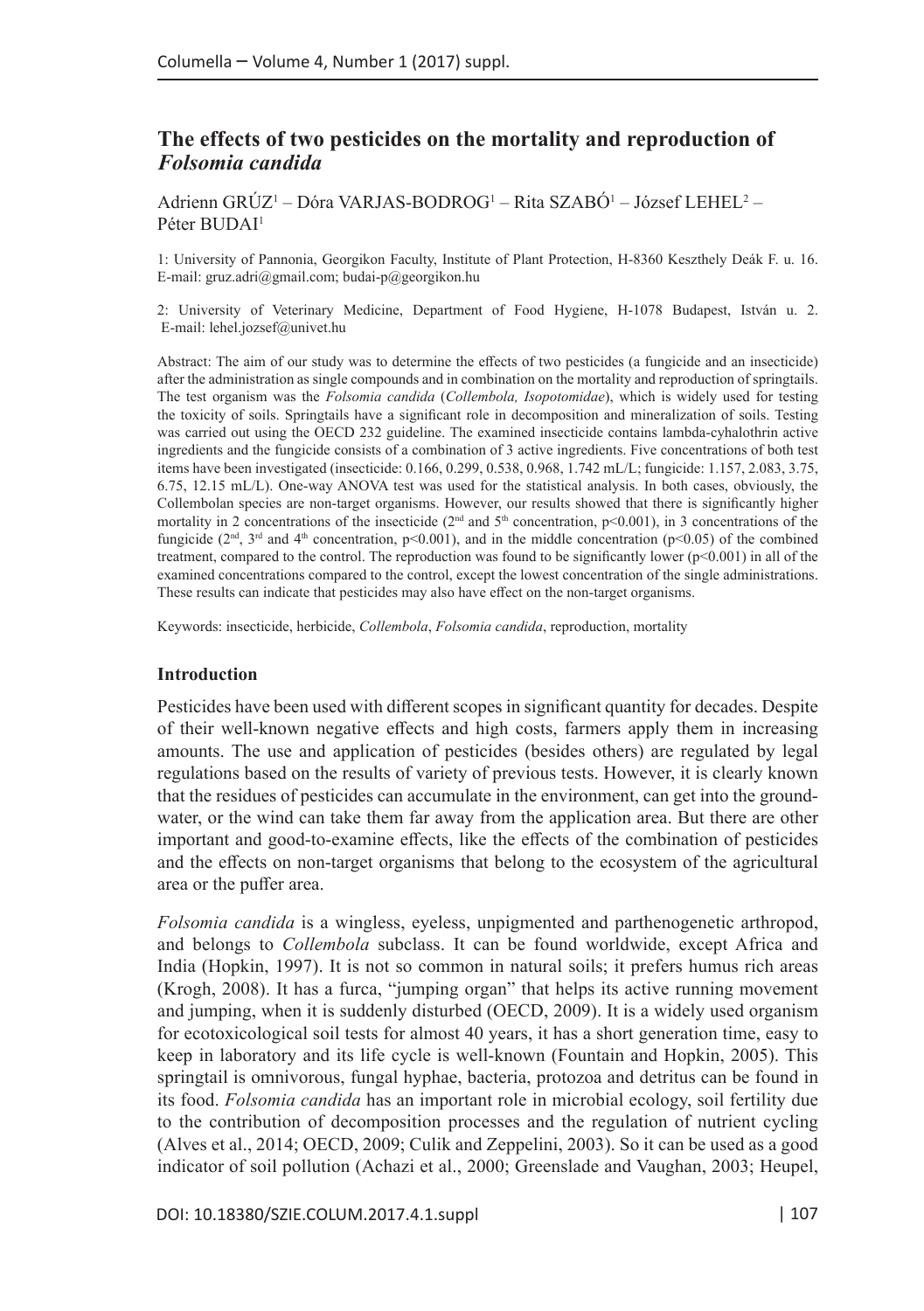2002).The aim of this study was to assess the effect of different types of pesticides on a non-target soil organism, *Folsomia candida*.

## **Materials and methods**

The effect of two pesticides and their combination were tested on mortality and reproduction of *Folsomia candida*.

The Karate Zeon 5 CS (insecticide) contains a synthetic pyrethroid, lambda-cyhalothrin as active ingredient that has broad spectrum and it is used for controlling biting, chewing and sucking insect pests in cereal crops, fruits, vegetables, maize, sugar beets, alfalfa, sunflower etc. The Cherokee (fungicide) contains the combination of 3 active ingredients: chlorothalonil, propiconazole and cyproconazole. It is applied for the control of fungal diseases in winter wheat and both winter and spring barley.

Synchronous (9-12 days) female juveniles of *Folsomia candida* were used for the test. In the breeding period the springtails were kept in plastic Petri dishes on a mixture of plaster of Paris and activated charcoal layer, ensuring the required temperature  $(20\pm2°C)$  and they were nourished with granulated dry yeast and water was dripped on the surface for the proper humidity once a week.

The 28-day reproduction test was carried out by the standard OECD 232 Guideline (OECD, 2009). The modified OECD artificial soil was composed 5% air-dried sphagnum peat, 20% kaolin clay, approximately 74% air-dried industrial sand and CaCO<sub>3</sub>. The plastic test vessels contained 30 g moist soil  $(24.5 \text{ g dry soil} + 5.5 \text{ ml solution})$ . In the case of the simultaneous application of the pesticides 2.75 ml/each concentration was added to the soil. The calculation of concentrations was based on the application procedure of the pesticides, five concentrations in a geometric series (by a factor 1.8) were calculated, and the middle concentration was the application concentration used in practice (*Table 1*). Four replicates for each test concentration treatment and eight controls were set. Ten individuals were placed in each vessel. For nourishing granulated dry yeast was used. The vessels were kept under the same conditions as the culture. At the end of the test, 200 ml distilled water and ink was added to the test vessels and the adults and juveniles were counted.

|    | Concentration of pesticides (ml/l) |           |  |  |  |  |
|----|------------------------------------|-----------|--|--|--|--|
|    | Insecticide                        | Fungicide |  |  |  |  |
|    | 0.166                              | 1.157     |  |  |  |  |
| ĪĪ | 0.299                              | 2.083     |  |  |  |  |
| Ш  | 0.538                              | 3.75      |  |  |  |  |
| IV | 0.968                              | 6.75      |  |  |  |  |
|    | 1.742                              | 12.15     |  |  |  |  |

*Table 1. Concentrations of pesticides used in the experiment (mL/L)*

The normality of the data was determined by Shapiro-Wilk normality test and Q-Q plot. Significant differences between treatments were tested with one-way analysis of variance (ANOVA), and the comparison of treatments with the control was carried out by post-hoc Tukey test, using the R software package (version 3.3.2).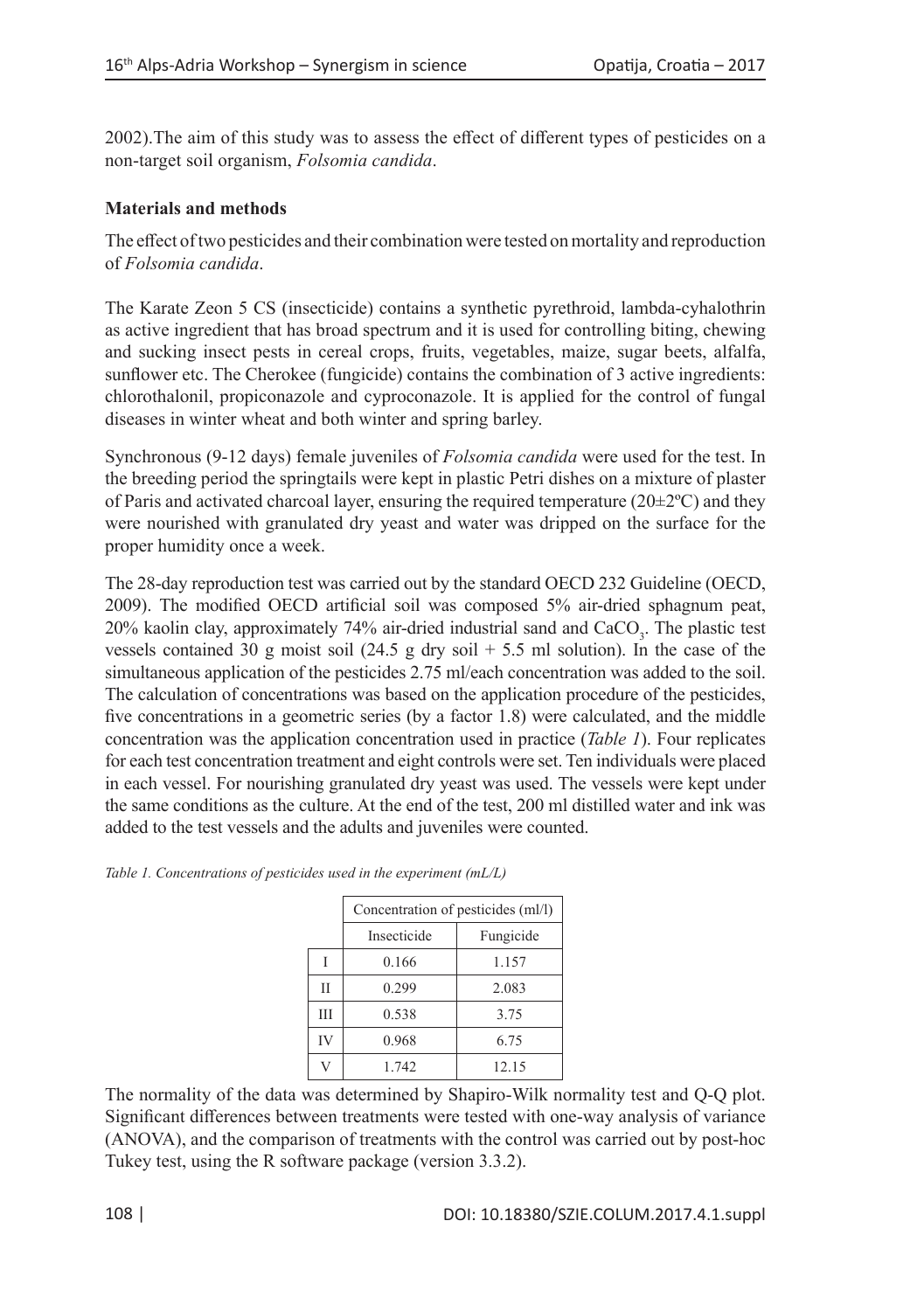### **Results and discussion**

According to the OECD 232 Guideline, in a valid experiment the following 3 criteria are required: (1) Mean mortality of adult should not exceed 20% at the end of the test; (2) The average number of juveniles per vessel should be minimum 100 at the end of the test; (3) The coefficient of variation of reproduction should be less than 30% in the control.

In our test, (1) the mean mortality of adults was  $5.27\pm4.44$ , so less than  $20\%$ ; (2) the mean number of juveniles was over 100 in every vessel, (3) the CV% was 26.97, which is less than 30%. Overall, the experiment meets the validity criteria (*Table 2*).

| Mark of control<br>vessels | Adults | Juveniles         |  |
|----------------------------|--------|-------------------|--|
| C <sub>1</sub>             | 10     | 437               |  |
| C <sub>2</sub>             | 10     | 287               |  |
| C <sub>3</sub>             | 10     | 631<br>411<br>584 |  |
| C <sub>4</sub>             | 9      |                   |  |
| C <sub>5</sub>             | 10     |                   |  |
| C <sub>6</sub>             | 10     | 615               |  |
| C7                         | 9      | 295               |  |
| C8                         | 9      | 510               |  |
| C9                         | 9      | 513               |  |

*Table 2. Number of individuals in the control group*

Only by seeing the mean number of juveniles (*Table 3*), a decreasing trend can be observed in all of the 3 treatments. This can be particularly observed due to the effect of the simultaneous application, where there were no juveniles from the  $2<sup>nd</sup>$  to the  $5<sup>th</sup>$ concentration. In the highest concentration of fungicide can be seen, that although in lower number, but juveniles were found. This different result (13 juveniles) was only in one vessel of the four replicates. So this outlier can be explained by an error made during setting the experiment. Because compared with the number of juveniles in the other vessels, this is significantly lower.

| Table 3. Average number of individuals |  |  |
|----------------------------------------|--|--|
|----------------------------------------|--|--|

|               | Mean number of individuals |                 |           |          |                 |          |
|---------------|----------------------------|-----------------|-----------|----------|-----------------|----------|
|               | <b>Insecticide</b>         |                 | Fungicide |          | <b>Combined</b> |          |
| Concentration | Adult                      | <b>Juvenile</b> | Adult     | Juvenile | Adult           | Juvenile |
| Control       | 9.56                       | 475.89          | 9.56      | 475.89   | 9.56            | 475.89   |
| Ī             | 9.00                       | 310.75          | 8.75      | 317.25   | 7.25            | 113.00   |
| П             | 7.00                       | 208.50          | 7.25      | 105.00   | 5.50            | 0.00     |
| Ш             | 9.50                       | 135.25          | 5.75      | 0.00     | 4.25            | 0.00     |
| IV            | 7.75                       | 51.50           | 6.75      | 0.00     | 6.50            | 0.00     |
| V             | 3.75                       | 13.00           | 8.75      | 3.25     | 6.25            | 0.00     |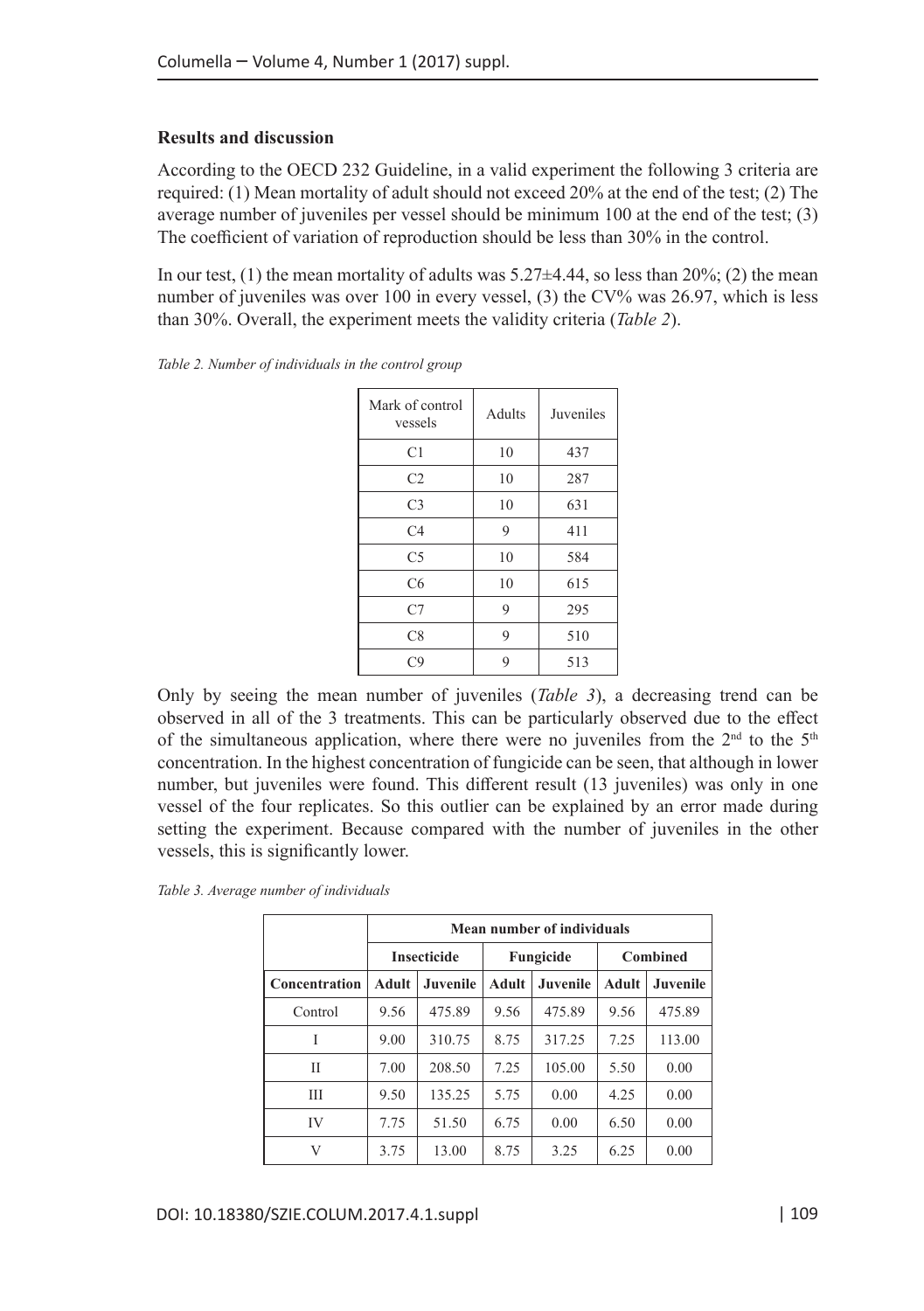Significant differences were detected at the  $2<sup>nd</sup>$  (p<0.05) and the 5<sup>th</sup> concentration (p<0.001) of the insecticide, at the  $2<sup>nd</sup>$  (p<0.1),  $3<sup>rd</sup>$  (p<0.001) and  $4<sup>th</sup>$  concentration (p<0.05) of the fungicide, and at the middle concentration of the combined treatment  $(p<0.05)$ , compared to the control (*Figure 1*). The results of the treatments were significantly higher compared to the control group



*Figure 1. Significant differences in mortality between the treatments and compared with the control according to the Tukey test in the case of insecticide (1.), fungicide (2.) and the combined treatment (3.)*

It can be stated, that the mortality due to the single administrations and the combined treatment was not dose-dependent apart from the significant differences.

In the case of reproduction, all of the examined concentrations showed significant difference compared with the control, except the lowest concentration of the single administrations (*Figure 2*).

The results of the 4 significantly different treatments of the insecticide  $(2<sup>nd</sup>$  concentration  $(p<0.01)$ ,  $3<sup>rd</sup>$ ,  $4<sup>th</sup>$  and  $5<sup>th</sup>$  (p $<0.001$ )) and of the fungicide ( $2<sup>nd</sup>$ ,  $3<sup>rd</sup>$ ,  $4<sup>th</sup>$  and  $5<sup>th</sup>$  (p $<0.001$ )) and all of the treatments of the combined concentrations  $(p<0.001)$  were lower compared with the control.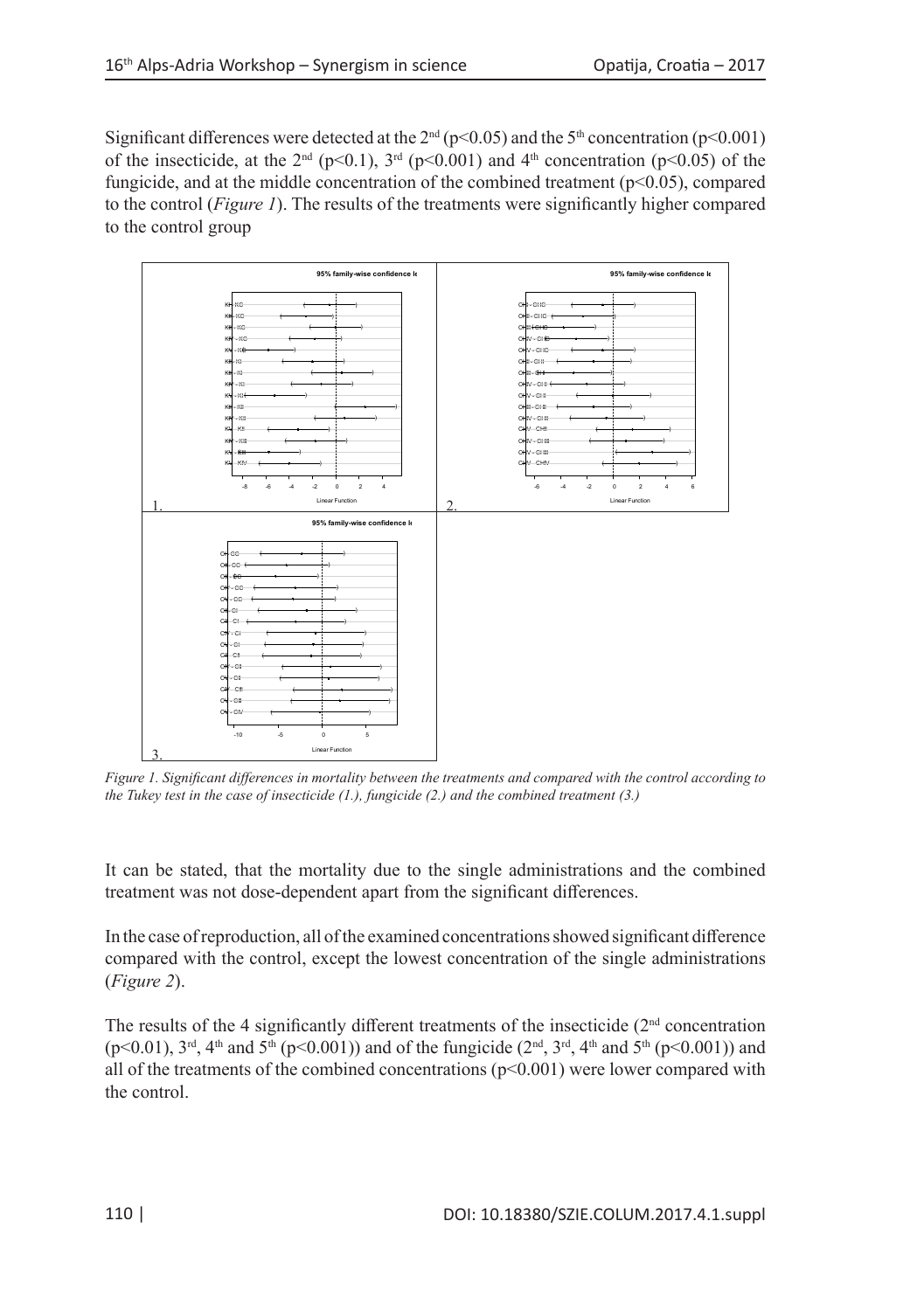

*Figure 2. Significant differences in reproduction between the treatments and compared to the control according to the Tukey test in the case of insecticide (1.), fungicide (2.) and the combined treatment (3.)*

## **Conclusions**

The mean number of juveniles compared with the control was reduced with 72% in case of fungicide and with 100% in case of the insecticide and the simultaneous treatment at the practically application rate. Decreasing (or a stagnating) trend can be observed with the increasing of the concentration. Moreover, the  $2<sup>nd</sup>$  concentration of the combined treatment caused already 100% reduction in the reproduction. However, the same effect cannot be seen in the mortality. So based on our results it can be stated that the reproduction of the *F. candida* has a higher sensitivity to pesticides than the mortality and gives us more information. Similar conclusions have been drawn by Krogh and Petersen (1995) and Crouau et al. (1999).

These results can indicate that these pesticides may also have effect on the non-target organisms; however, more information and experiments are needed for examining the effect of different pesticides on non-target organisms.